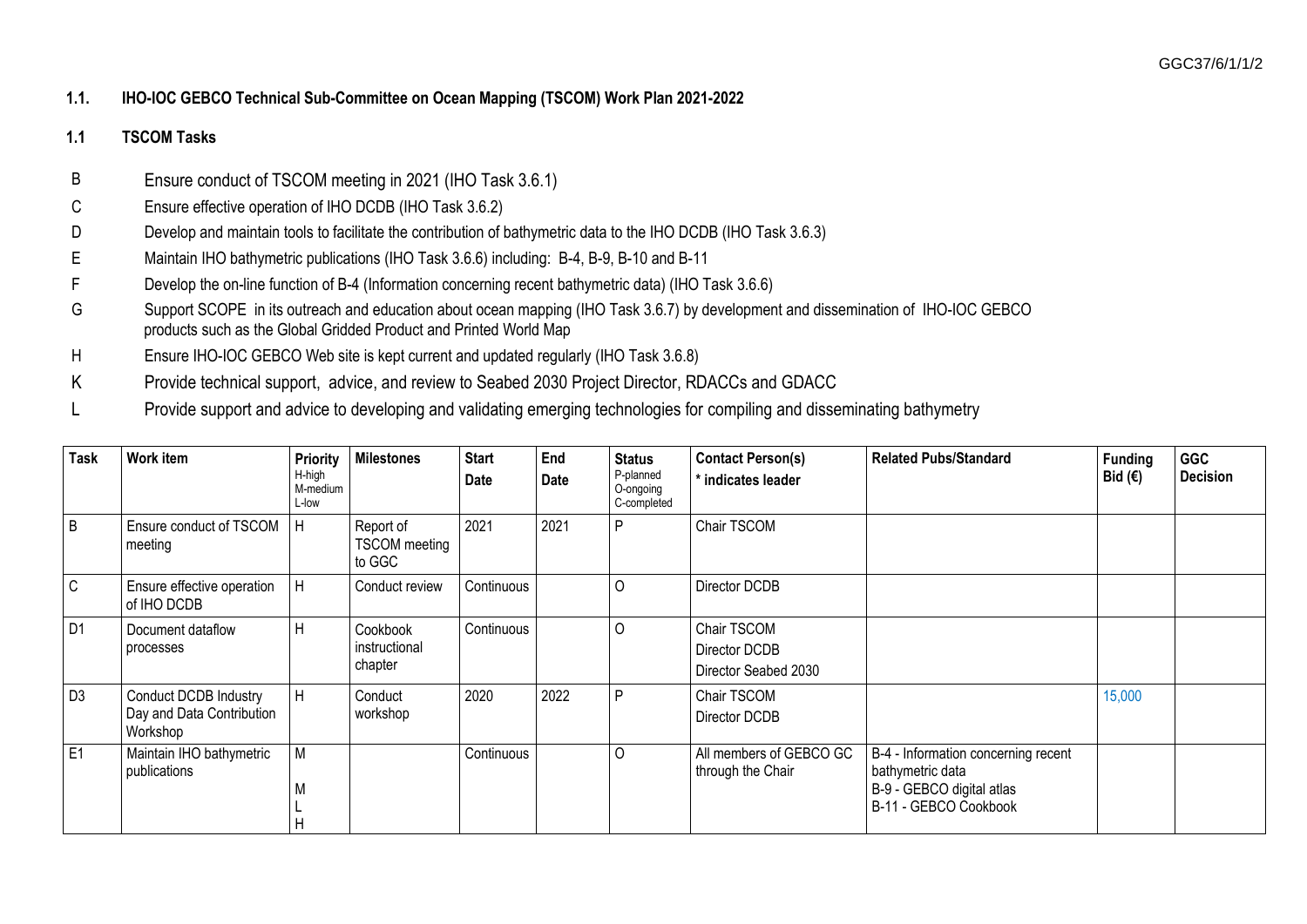## GGC37/6/1/1/2

| <b>Task</b>  | Work item                                                       | <b>Priority</b><br>H-high<br>M-medium<br>L-low | <b>Milestones</b>                                                                                                                                 | <b>Start</b><br>Date | End<br>Date | <b>Status</b><br>P-planned<br>O-ongoing<br>C-completed | <b>Contact Person(s)</b><br>* indicates leader | <b>Related Pubs/Standard</b> | <b>Funding</b><br>Bid $(€)$ | GGC<br><b>Decision</b> |
|--------------|-----------------------------------------------------------------|------------------------------------------------|---------------------------------------------------------------------------------------------------------------------------------------------------|----------------------|-------------|--------------------------------------------------------|------------------------------------------------|------------------------------|-----------------------------|------------------------|
| E2           | Add and update instructive<br>chapters in IHO-IOC               | H                                              | Maintain B-11                                                                                                                                     | Continuous           |             | $\circ$                                                | Chair TSCOM<br>Chair, Cookbook Working         | B-11 GEBCO Cookbook          |                             |                        |
|              | <b>GEBCO Cook Book</b>                                          |                                                | Add section<br>related to<br>Seabed 2030                                                                                                          | 2019                 | 2020        | $\mathsf C$                                            | Group                                          |                              |                             |                        |
|              |                                                                 |                                                | Investigate e-<br>Publication<br>format for B-11                                                                                                  | 2020                 | 2021        | P                                                      |                                                |                              | 5,000                       |                        |
|              |                                                                 |                                                | Seek instructive<br>chapters on<br>contributing data,<br>metadata<br>requirements,<br>platforms for<br>viewing gaps and<br>coverage, CSB,<br>etc. | Continuous   2021    |             | $\circ$                                                |                                                |                              |                             |                        |
|              |                                                                 |                                                | Request the<br>GGC to endorse<br>the proposal to<br>convert B-11 into<br>an e-Publication<br>format                                               | 2019                 | 2022        | $\mathbb C$                                            |                                                |                              |                             |                        |
| $\mathsf{F}$ | Develop, review, and<br>maintain the on-line<br>function of B-4 | M                                              | Conduct review                                                                                                                                    | Continuous           |             | $\circ$                                                | Director DCDB                                  |                              |                             |                        |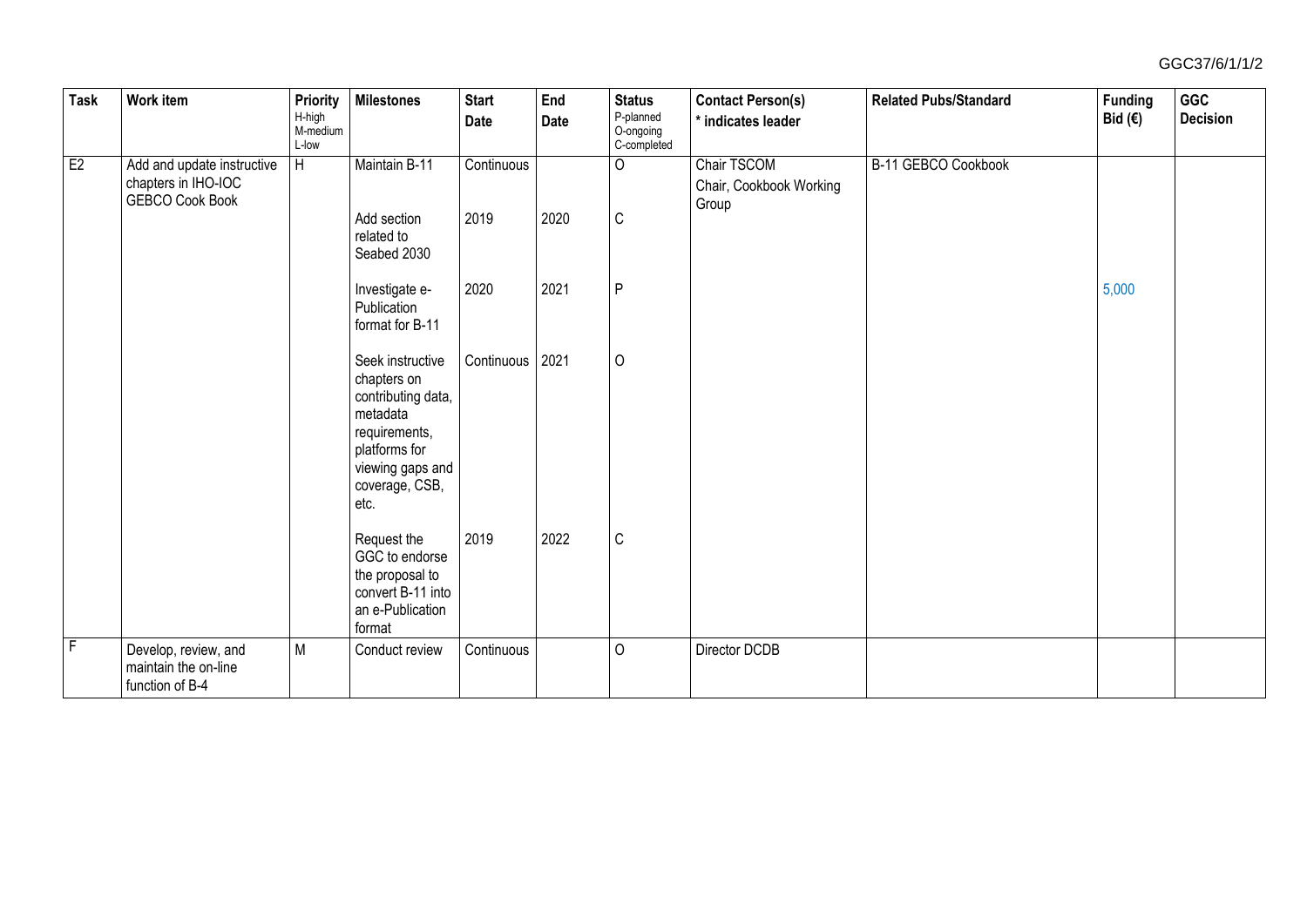| Task           | Work item                                                                                                                                    | Priority<br>H-high<br>M-medium<br>L-low | <b>Milestones</b>                                                                             | <b>Start</b><br>Date | End<br>Date | <b>Status</b><br>P-planned<br>O-ongoing<br>C-completed | <b>Contact Person(s)</b><br>* indicates leader | <b>Related Pubs/Standard</b> | <b>Funding</b><br>Bid $(€)$ | GGC<br><b>Decision</b> |
|----------------|----------------------------------------------------------------------------------------------------------------------------------------------|-----------------------------------------|-----------------------------------------------------------------------------------------------|----------------------|-------------|--------------------------------------------------------|------------------------------------------------|------------------------------|-----------------------------|------------------------|
| $H_3$          | Review, Update and<br>Maintain IHO-IOC GEBCO<br>and Seabed 2030 Websites                                                                     | $\overline{M}$                          | Update website<br>with meeting<br>documents                                                   | 2019                 | 2020        | $\overline{C}$                                         | <b>BODC</b>                                    |                              | 15,000                      |                        |
|                |                                                                                                                                              |                                         | Validate<br>members and<br>contact<br>information for<br>SCRUM,<br>TSCOM, and<br><b>SCOPE</b> | 2019                 | 2020        | $\mathsf{C}$                                           | Chairs TSCOM, SCRUM,<br><b>SCOPE</b>           |                              |                             |                        |
|                |                                                                                                                                              |                                         | Review and<br>maintain all<br>working links                                                   | 2019                 | 2022        | $\circ$                                                | Chair TSCOM, BODC                              |                              |                             |                        |
|                |                                                                                                                                              |                                         | Provide technical<br>and content<br>review of both<br>websites                                | 2019                 | 2022        | $\circ$                                                | Chairs TSCOM, SCRUM,<br><b>SCOPE</b>           |                              |                             |                        |
| K <sub>1</sub> | Support Seabed 2030                                                                                                                          | H                                       | Provide scientific<br>expertise and<br>outreach                                               | 2018                 | 2030        | $\mathbf 0$                                            | Chair TSCOM                                    |                              |                             |                        |
| K <sub>2</sub> | Travel to assist gathering<br>technical needs from<br>RDACCs and GDACC                                                                       | H                                       | Attend RMCs for<br><b>RDACCs</b>                                                              | 2019                 | 2020        | $\mathbf 0$                                            | Chair TSCOM                                    |                              |                             |                        |
| K <sub>3</sub> | Provide oversight and<br>review of Seabed 2030 web<br>services, methodologies<br>and applications in<br>accordance with TSCOM<br><b>ToRs</b> | H                                       | Conduct regular<br>reviews and<br>participate in<br>technical<br>meetings                     | 2019                 | 2030        | $\circ$                                                | Chair TSCOM                                    |                              |                             |                        |